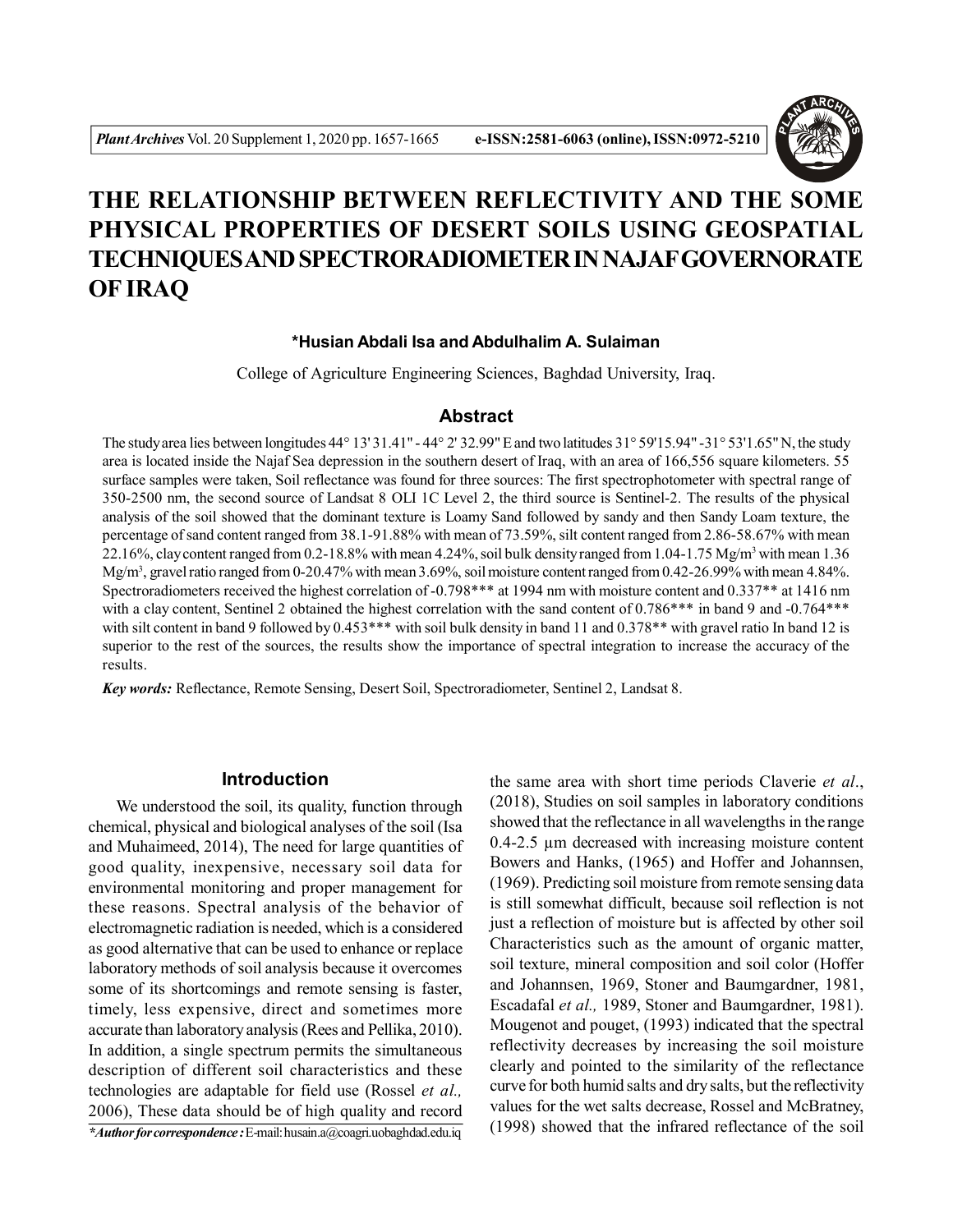

**Fig. 1:** The study area and locations of study samples.

sample decreased with increasing clay content in the samples and the largest reflectance was obtained from the pure sand sample, *i.e.* 0% clay, The results of AL-Daghastini and Hameed, (2011) indicate that it is possible to Differentiation between the rocks and the resulting soils through the water absorption packages near the wavelengths 2.5, 1.9 and 1.4  $\mu$ m as they are clear in the soil and weak in the rocks, Kojima, (1958) studied the relationship between soil color (reflectance) and soil

particle sizes with ranges of clay to sand and observed a high increase in reflectivity by decreasing particle size, it became necessary to use spectral integration by using and applying multiple spectral bands using multiple sources of remote sensing at the same time. For this to succeed, these sources should be similar to the basics of work, or, use images of sensors with differential spectral and spatial capabilities with large wavelength range and divided into small parts (Band) in order to improve results and to obtain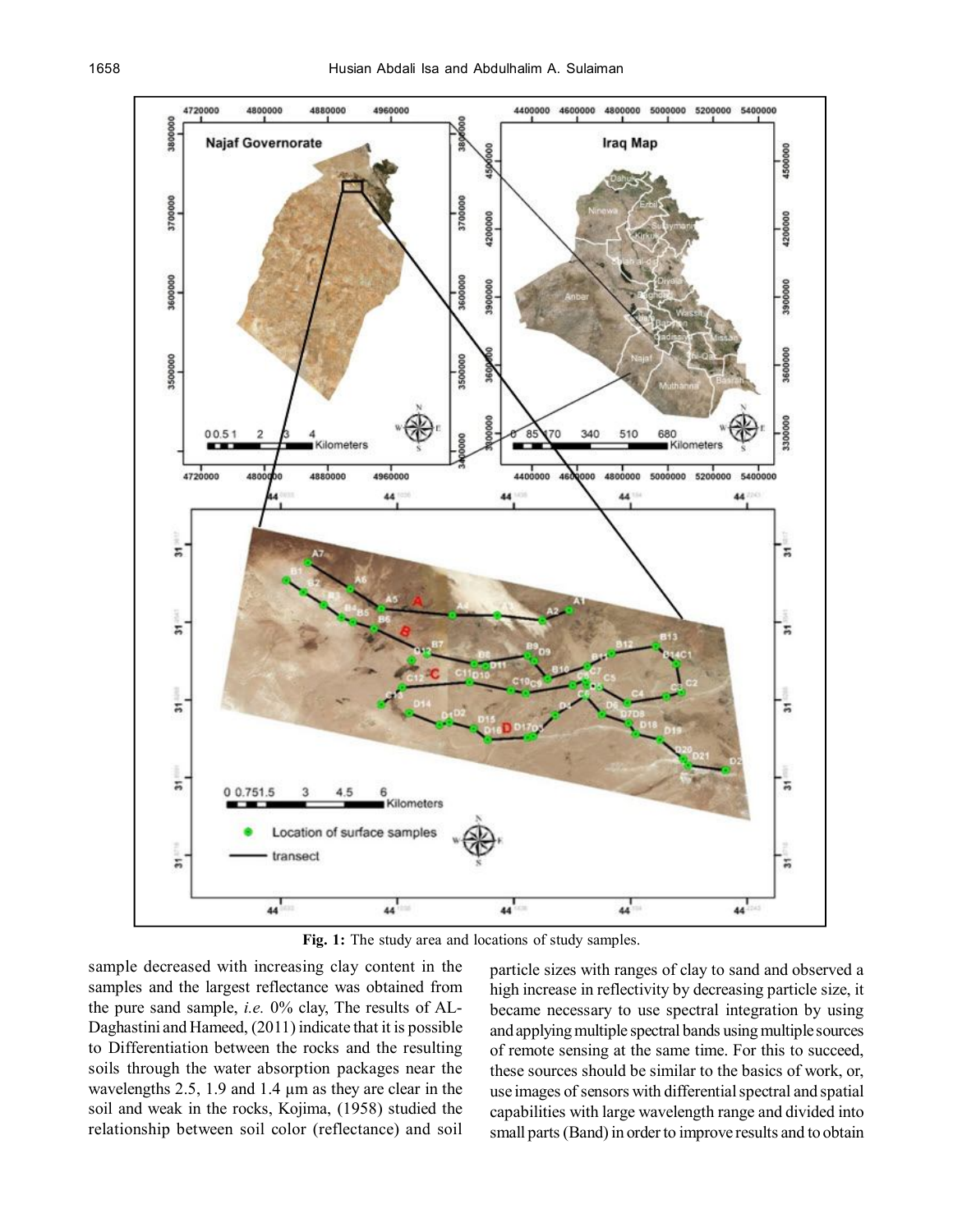more accurate spectral reflectivity.

#### **This study aims to**

**First:** A study of the relationship between the spectral behavior of soils with different wavelengths and different remotely sensed data sources with variation in soil properties and the possibility of predicting the values of some physical properties using the values of spectral reflectance.

**Second:** Comparing the different methods for estimating the reflectance values of the soil and knowing the most appropriate ones.

**Third:** Achieving the principle of spectral integration to increase the efficiency of remote sensing operations.

## **Materials and Methods**

The study area is located between the longitudes 44° 13' 31.41" -44° 2' 32.99" E and latitudes 31° 59' 15.94"- 31° 53' 1.65" N, it is located inside the Najaf Sea depression in the southern desert of Iraq, with an area of 166.556 Km<sup>2</sup>fig. 1. This area was chosen for the purpose of achieving the objectives of the study, as this area is characterized by a dry climate, the diversity of the mineral state of the soil and the lack of vegetation in it, which is ideal in the ground reflectance readings and the breadth of the area, according to Burt, (2014) the first survey was conducted on 19-4-2018 to identify and diagnose Lands, Soils and natural plants to determine the best areas to study. Then the study area was determined and the number of sampling transect was determined, 55 surface samples obtained fig. 1, as variable as possible with physical characteristics according to Soil Science Division Staff, (2017), the soil samples were divided into two parts, one of which was air dried, hand grinded with a plastic hammer, part passed through a sieve with a diameter of 2 mm openings, kept in plastic boxes, the other was preserved in plastic boxes. The percentage of moisture was estimated on the basis of dry weight in the thermogravimetric method according to (Aoda and Mahdi, 2017), the percentage of moisture was entered to adjust soil weights in laboratory analyzes according to (Aoda and Mahdi, 2017), bulk density was estimated using the core sampler method, according to (Aoda and Mahdi, 2017). The particle size distribution was estimated using the hydrometer method as described by (Aoda and Mahdi, 2017). Then the texture class was estimated.

#### **Soil reflectance of remotely sensed data**

**Source 1:** Spectroradiometers was used as a portable multi-spectral reflectivity measuring device with a wave length range of 350-2500 nm with a scanning speed of 100 milliseconds of a wireless connection of 45.72 meters'

|  | Table 1: The spectral bands used for Landsat 8 and Sentinel 2. |  |  |  |  |  |  |
|--|----------------------------------------------------------------|--|--|--|--|--|--|
|--|----------------------------------------------------------------|--|--|--|--|--|--|

| Landsat 8                                                              |                |             |                  |  |  |  |  |  |  |  |
|------------------------------------------------------------------------|----------------|-------------|------------------|--|--|--|--|--|--|--|
| Spatial R. m<br><b>Band</b><br><b>Sensors</b><br><b>Spectral R. nm</b> |                |             |                  |  |  |  |  |  |  |  |
|                                                                        | 1              | $430 - 450$ | 30               |  |  |  |  |  |  |  |
|                                                                        | $\overline{c}$ | $450 - 510$ | 30               |  |  |  |  |  |  |  |
| Landsat 8                                                              | $\overline{3}$ | 530-590     | 30               |  |  |  |  |  |  |  |
| operational                                                            | 4              | $640 - 670$ | 30               |  |  |  |  |  |  |  |
| imager (OLI)                                                           | 5              | 850-880     | 30               |  |  |  |  |  |  |  |
|                                                                        | 6              | 1570 - 1650 | 60               |  |  |  |  |  |  |  |
|                                                                        | 7              | 2110-2290   | 30               |  |  |  |  |  |  |  |
| <b>Sentinel 2</b>                                                      |                |             |                  |  |  |  |  |  |  |  |
| Spatial R. m<br><b>Band</b><br><b>Spectral R. nm</b><br>sensors        |                |             |                  |  |  |  |  |  |  |  |
|                                                                        | 1              | $430 - 450$ | 60               |  |  |  |  |  |  |  |
| visible/near                                                           | 2              | 540 - 570   | 10 <sup>10</sup> |  |  |  |  |  |  |  |
| infrared                                                               | $\overline{3}$ | 540 - 570   | 10               |  |  |  |  |  |  |  |
| (VNIR)                                                                 | 4              | $640 - 680$ | 10               |  |  |  |  |  |  |  |
| and                                                                    | 5              | 690 - 710   | 20               |  |  |  |  |  |  |  |
| short                                                                  | 6              | 730 - 740   | 20               |  |  |  |  |  |  |  |
| wave                                                                   | 7              | 760 - 780   | 20               |  |  |  |  |  |  |  |
| infrared                                                               | 8              | 770 - 880   | 10               |  |  |  |  |  |  |  |
| spectral                                                               | 8A             | $850 - 870$ | 20               |  |  |  |  |  |  |  |
| range                                                                  | 9              | 930 - 950   | 60               |  |  |  |  |  |  |  |
| (SWIR)                                                                 | 11             | 1560 - 1650 | 20               |  |  |  |  |  |  |  |
|                                                                        | 12             | 2090 - 2270 | 20               |  |  |  |  |  |  |  |

version of the field Spec 3 Hi-Res FS3 350-2500 designed for external conditions of vibration and heat High, Soil samples were obtained (not raised) using plastic tubes with dimensions of 7 cm diameter and height of 7 cm with thickness of 3 mm, the lower end is sharp to facilitate insertion into the soil.

**Source 2:** Landsat 8 OLI / TIRS C1 Level 2 satellite image captured on 19-4-2018 with a spectral range of 430-12500 nm with a time accuracy of 16 days for the second level of Landsat products using the Landsat 8 Surface Reflectance Code (LaSRC) algorithm and spectral reflectance of the packages is obtained 1-7 for OLI table 1 Guide, (2018)

**Source 3:** The satellite view Sentinel-2 Level-1C, captured on the date of 19-4-2018, the same date of the Landsat 8 capture with a spectral range of 433-2270 nm with a time accuracy of 5 days, updated to the second level of the Sentinel-2 Level 2A products using a program Sentinel Application Platform (SNAP) The dependent visualization platform for this satellite where an external tool (Sen2Cor) was used to convert pixel values from the reflectivity of the top of the Atmosphere to the reflectivity of the bottom of the Atmosphere and correct the interference with the atmosphere and the defect caused by clouds, All Bands except Band 10 were used table 1 according to (Vuolo *et al.,* 2016) and (Main-Knorn *et al.,* 2017).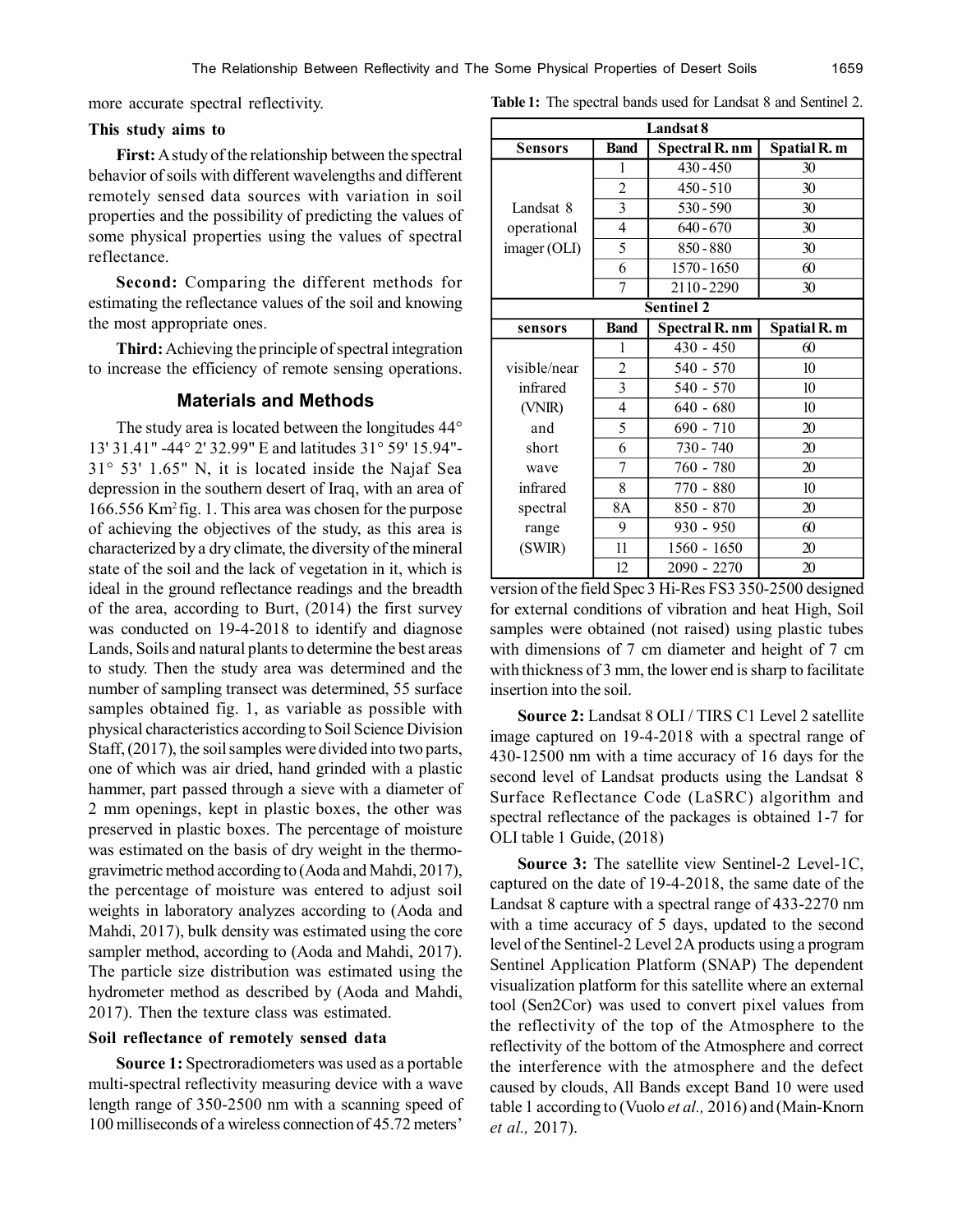**Table 2:** Physical properties of soil samples.

| Percentage        | <b>Bulk</b>    |        |                   |        | Silt  | Sant  |                 |  |
|-------------------|----------------|--------|-------------------|--------|-------|-------|-----------------|--|
| water             | <b>Density</b> | Gravel | <b>Texture</b>    | Clay   |       |       | <b>Sample</b>   |  |
| (%)               | $Mg^{m-3}$     | $(\%)$ |                   | $(\%)$ | (%)   | (%)   | No.             |  |
| 9.89              | 1.08           | 0.00   | Loam              | 7.44   | 41.98 | 50.57 | $\mathbf{1}$    |  |
| 8.40              | 1.52           | 0.00   | Loamy Sand        | 6.91   | 9.14  | 83.95 | $\overline{2}$  |  |
| 2.37              | 1.24           | 0.00   | Sand              | 6.94   | 2.86  | 90.20 | 3               |  |
| 23.87             | 1.23           | 0.00   | Sandy Loam        | 6.91   | 43.50 | 49.58 | $\overline{4}$  |  |
| 1.51              | 1.36           | 0.83   | Loam              | 18.80  | 42.20 | 39.00 | $\overline{5}$  |  |
| 26.99             | 1.22           | 0.00   | Silt Loam         | 3.24   | 58.67 | 38.10 | 6               |  |
| 0.63              | 1.50           | 8.30   | Sandy Loam        | 7.01   | 26.66 | 66.33 | 7               |  |
| 2.23              | 1.38           | 0.45   | Loamy Sand        | 6.22   | 12.03 | 81.75 | 8               |  |
| 13.97             | 1.33           | 0.00   | Sandy Loam        | 7.69   | 20.42 | 71.89 | $\overline{9}$  |  |
| 16.33             | 1.12           | 0.00   | Sandy Loam        | 7.15   | 40.78 | 52.07 | 10              |  |
| 7.44              | 1.25           | 0.07   | Loamy Sand        | 1.47   | 15.58 | 82.94 | 11              |  |
| 2.35              | 1.08           | 0.00   | Silt Loam         | 1.44   | 50.05 | 48.51 | 12              |  |
| 1.22              | 1.44           | 4.15   | Sandy Loam        | 9.63   | 30.50 | 59.86 | 13              |  |
| 3.88              | 1.52           | 0.30   | Sand              | 6.51   | 3.66  | 89.82 | 14              |  |
| 1.05              | 1.29           | 2.94   | Sandy Loam        | 11.30  | 29.06 | 59.64 | $\overline{15}$ |  |
| 2.41              | 1.30           | 0.22   | Loamy Sand        | 1.43   | 14.76 | 83.81 | $\overline{16}$ |  |
| 0.84              | 1.52           | 9.89   | Loamy Sand        | 6.84   | 9.46  | 83.69 | 17              |  |
| 2.81              | 1.36           | 2.94   | Loamy Sand        | 6.73   | 5.68  | 87.59 | 18              |  |
| $\overline{3.61}$ | 1.30           | 1.13   | <b>Sandy Loam</b> | 13.45  | 28.51 | 58.04 | $\overline{19}$ |  |
| 2.67              | 1.32           | 0.90   | Sand              | 1.64   | 9.66  | 88.70 | 20              |  |
| 4.73              | 1.04           | 3.02   | Loamy Sand        | 3.41   | 13.66 | 82.93 | 21              |  |
| 2.31              | 1.50           | 1.88   | Loamy Sand        | 1.41   | 21.77 | 76.82 | 22              |  |
| 1.32              | 1.56           | 7.10   | Loamy Sand        | 2.47   | 13.57 | 83.97 | $\overline{23}$ |  |
| 0.74              | 1.70           | 19.64  | Loamy Sand        | 2.81   | 16.86 | 80.33 | $\overline{24}$ |  |
| 2.72              | 1.62           | 20.47  | Sand              | 2.45   | 6.52  | 91.03 | 25              |  |
| 0.80              | 1.75           | 13.52  | Sand              | 2.03   | 6.09  | 91.88 | 26              |  |
| 1.08              | 1.66           | 1.88   | Sand              | 4.05   | 6.88  | 89.08 | $\overline{27}$ |  |
| 12.12             | 1.21           | 0.22   | Sand              | 2.05   | 6.97  | 90.98 | 28              |  |
| 2.44              | 1.51           | 4.23   | Loamy Sand        | 2.83   | 20.63 | 76.54 | 29              |  |
| 1.89              | 1.40           | 0.45   | Loamy Sand        | 0.80   | 26.74 | 72.45 | 30              |  |
| 0.42              | 1.08           | 17.70  | Sand              | 1.20   | 9.61  | 89.19 | 31              |  |
| 2.09              | 1.52           | 0.98   | Sand              | 0.81   | 13.61 | 85.57 | 32              |  |
| 1.05              | 1.24           | 6.49   | Loamy Sand        | 1.21   | 17.08 | 81.72 | 33              |  |
| 2.06              | 1.23           | 0.98   | Sandy Loam        | 1.20   | 40.80 | 58.00 | 34              |  |
| 1.26              | 1.36           | 0.15   | Sandy Loam        | 6.83   | 24.89 | 68.28 | 35              |  |
| 14.97             | 1.22           | 0.00   | Sandy Loam        | 6.10   | 23.80 | 70.10 | 36              |  |
| 0.63              | 1.50           | 9.14   | Sand              | 4.00   | 7.20  | 88.80 | 37              |  |
| 0.63              | 1.38           | 10.87  | Loamy Sand        | 3.62   | 11.67 | 84.71 | 38              |  |
| 3.12              | 1.33           | 0.00   | Sandy Loam        | 2.00   | 28.80 | 69.20 | 39              |  |
| 0.78              | 1.12           | 9.89   | Sand              | 0.61   | 11.27 | 88.12 | 40              |  |
| 0.97              | 1.25           | 2.26   | Loamy Sand        | 2.41   | 17.25 | 80.34 | 41              |  |
| 2.92              | 1.08           | 4.53   | Loamy Sand        | 0.20   | 15.66 | 84.14 | 42              |  |
| 7.06              | 1.44           | 0.00   | Sandy Loam        | 2.24   | 38.01 | 59.75 | 43              |  |
| 17.07             | 1.52           | 0.00   | Sandy Loam        | 0.21   | 48.15 | 51.65 | 44              |  |
| 7.89              | 1.29           | 0.00   | Sandy Loam        | 2.28   | 30.43 | 67.29 | 45              |  |
| 6.19              | 1.30           | 1.05   | Sandy Loam        | 8.30   | 18.26 | 73.44 | 46              |  |
| 1.98              | 1.52           | 0.26   | Sandy Loam        | 8.59   | 13.50 | 77.91 | 47              |  |

# **Results and Discussion**

*Table 2 Continue ...* site number 25 and the average wasResults in table 2, showed that sand content in its study samples ranged from 38.1% at sites 6 and the highest value in site 26 was 91.88% and the mean for samples was 73.59%, that was parallel to what (Al-Janabi, 2012), who showed that the geological formations of the Najaf sea depression contain high proportions of sand rocks, adding that wind deposits are the second source of sand in the study area and the first responsible for the presence of sand dunes in them added to the precipitation of rain run offs. also results showed that the content of the silt ranged from 2.86% at site 3 and the highest value on site 6 was 58.67% with an average of 22.16%, AL- Janabi, (2012) indicated that the most important sources of silt in the Najaf Sea depression are depressions and wind deposits, while clay content ranged from 0.2% on site 42 and the highest value on site 5, reaching 18.8% with an average of 4.24%, The results of the physical analysis of the soil showed that the dominant texture is Loamy Sand followed by sandy and then Sandy Loam texture. Soil bulk density table 2 ranged from 1.04-1.75 Mg/m3 with mean 1.36 Mg/ m3. The soil bulk density values are affected by the soil texture, where the value decreases with increasing clay and silt content and the value increases with increasing sand and gypsum content in the soil and gravel content Miyazaki, (2005). The absence of agricultural activity affected the value of soil bulk density as well as high levels of salts, it is noted that the soil bulk density is high, due to the decrease in the organic matter content and the clay content leading to a decrease in the total porosity in the soil of the study area (Ruehlmann and Körschens, 2009), Al Kawaz, (2015). the study area contained different amounts of gravel of different shapes and sizes as it ranged between 0%- 51.57% the lowest percentage was 0% for 15 sites and the highest value was 20.47% for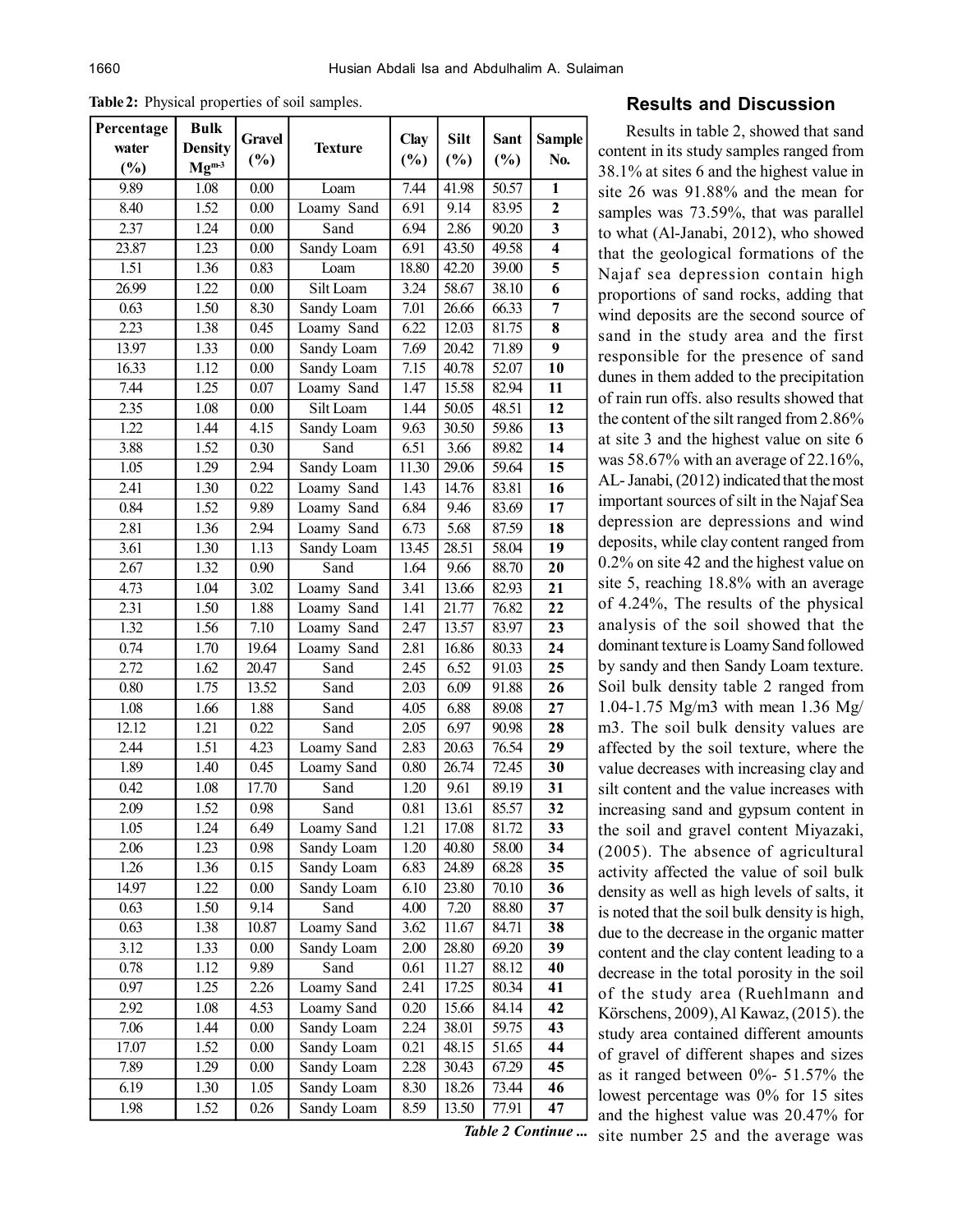|  | Table 2 Continue |  |
|--|------------------|--|
|--|------------------|--|

| 1.07  | 1.36 | 11.55 | Loamy Sand | 7.80 | 7.80  | 84.40 | 48 |
|-------|------|-------|------------|------|-------|-------|----|
| 1.90  | 1.30 | 4.07  | Sandy Loam | 0.20 | 47.32 | 52.48 | 49 |
| 0.77  | 1.32 | 6.04  | Loamy Sand | 1.68 | 14.52 | 83.79 | 50 |
| 1.24  | 1.04 | 5.36  | Sand       | 1.64 | 11.87 | 86.49 | 51 |
| 4.07  | 1.50 | 5.66  | Loamy Sand | 2.86 | 16.76 | 80.37 | 52 |
| 11.93 | 1.56 | 1.51  | Loamy Sand | 0.41 | 24.44 | 75.16 | 53 |
| 4.82  | 1.70 | 0.00  | Sandy Loam | 1.61 | 35.60 | 62.79 | 54 |
| 4.80  | 1.62 | 0.00  | Silt Loam  | 2.45 | 55.73 | 41.82 | 55 |

3.69%. This is consistent with what Abdul Hussein, (2014) found, where many areas of the southern desert in Iraq are covered with limestone on the surface and in other places covered with various other rocks and explain the great role of torrents formed in the rainy season (flood waves) and their impact on existing surface sediments and the origin materials of some soils of the Najaf sea depression result from sedimentary additives rich in coarse particles of gravel and sand. The moisture content of soil samples calculated on the basis of dry weight ranged from 0.42% at site 31 to 26.99% at site 6 and the average was 4.84% table 2.

## **The relationship between soil clay content and spectral reflectivity**

The results of table 3 and fig. 2, showed the highest correlation coefficient



**Fig. 3:** The relationship between silt content and spectral reflectivity: (a) For Spectroradiometer with a wavelength of 511 nm, (b) For Sentinel band 9, (c) For Landsat band 5.

(highly significant positive) between clay content and reflectance values of the Spectroradio meter device, as the correlation coefficient 0.337\*\* at the wavelength 1416 nm fig. 2a. The highest correlation coefficient between clay content and Sentinel 2 Bands spectral reflectance values was with band 1 which reached  $-0.266$  (none significant) as in table 3 and fig. 2b. The highest correlation coefficient between clay content and Landsat8 Bands spectral reflectance values was with band 2 which reached  $-0.134$  (none significant) fig. 2c. This is consistent with (Coleman *et al.*, 1991, Wheib, 2013, Dwivedi, 2017) which attributed the reverse effect of the clay content with its reflectivity due to its high ability to retain water and the effect of its minerals on the color of the soil, which is often dark in color and its effect on the surface roughness, where the roughness decreases with increasing the clay content, all these things reduce the reflectivity.

#### **The relationship between the soil silt content and spectral reflectivity**

The results of table 3 and fig. 3, showed the highest correlation coefficient (highly significant negative) between silt content and reflectance values of the Spectroradiometer device, as the correlation coefficient \*\*\*0.638 at the wavelength 511 nm fig. 3a. The highest correlation coefficient between silt content and Sentinel 2 Bands spectral reflectance values was with band 1 which reached -0.764\*\*\* (highly significant negative) as in fig. 3b. The highest correlation coefficient between silt content and Landsat8 Bands spectral reflectance values was with band 2 which reached \*\*\*0.705- (highly significant negative) fig. 3c. This is consistent with (Wheib, 2013).

# **The relationship between the soil sand content and spectral reflectivity**

The results of table 3 and fig. 4, showed the highest correlation coefficient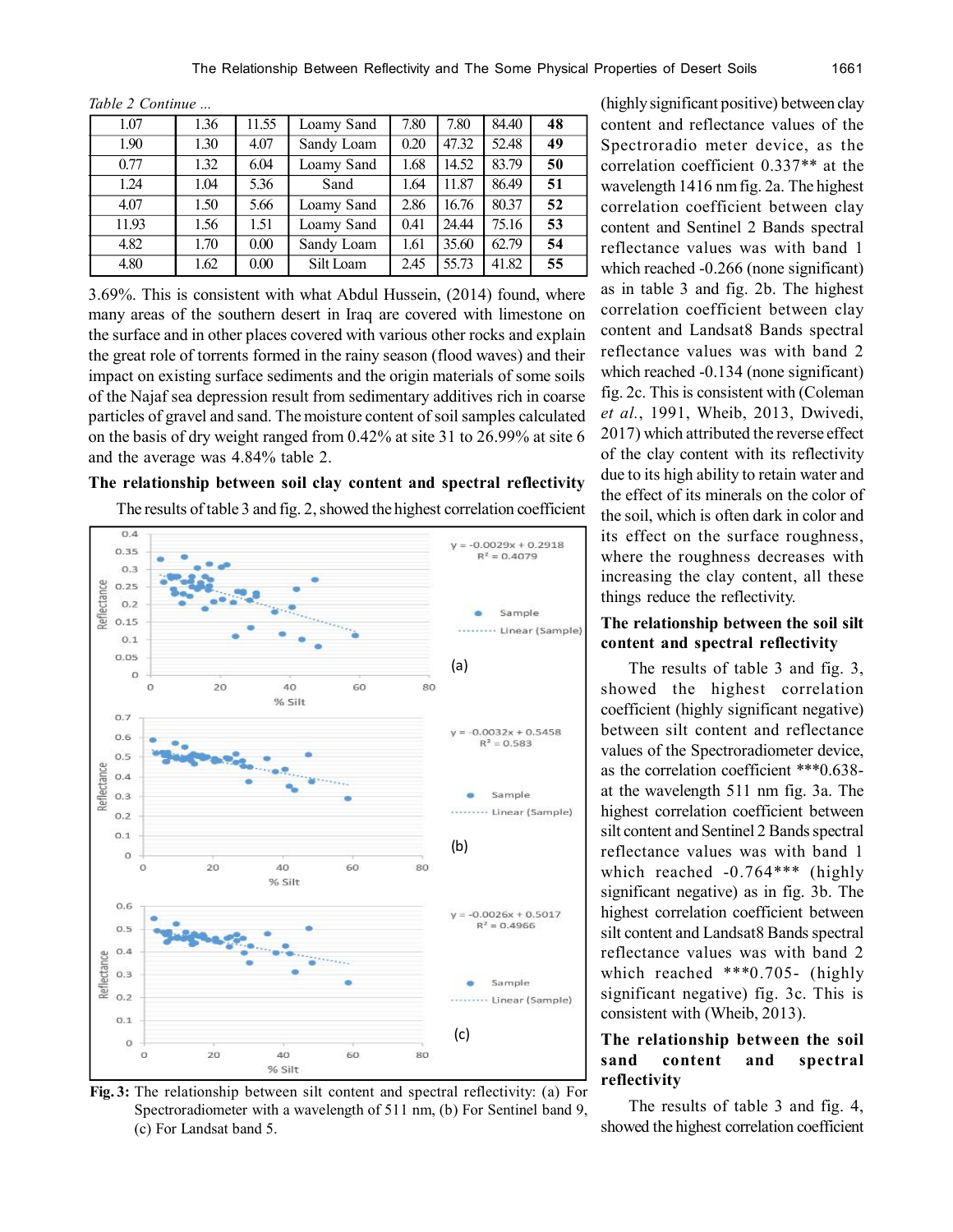| Table 3: Correlation coefficient values for the relationship between the Soil properties and the spectral reflectivity of Landsat, |  |  |  |  |
|------------------------------------------------------------------------------------------------------------------------------------|--|--|--|--|
| Sentinel and the Spectroradiometer.                                                                                                |  |  |  |  |

| $-0.100$<br>0.492<br>$-0.266$<br>band 1<br>band 1<br>0.062<br>band 7<br>0.003<br>0.982<br>band 2<br>0.352<br>$-0.139$<br>band <sub>2</sub><br>$-0.134$<br>band 8<br>0.949<br>0.337<br>0.009<br>$-0.120$<br>0.407<br>band 3<br>$-0.079$<br>Band 3<br>0.583<br>band 8A<br>$-0.007$<br>0.962<br>soil clav<br>$-0.063$<br>band 4<br>$-0.024$<br>band 4<br>0.663<br>Band 9<br>0.867<br>$-0.074$<br>0.608<br>content<br>$-0.019$<br>0.893<br>$-0.004$<br>band 5<br>band 5<br>0.980<br>band 11<br>$-0.009$<br>0.949<br>$-0.005$<br>0.973<br>band 6<br>$-0.003$<br>band 6<br>band 12<br>0.985<br>0.016<br>0.912<br>$-0.028$<br>0.849<br>band 7 | 1416<br>mm |          |       |  |
|----------------------------------------------------------------------------------------------------------------------------------------------------------------------------------------------------------------------------------------------------------------------------------------------------------------------------------------------------------------------------------------------------------------------------------------------------------------------------------------------------------------------------------------------------------------------------------------------------------------------------------------|------------|----------|-------|--|
|                                                                                                                                                                                                                                                                                                                                                                                                                                                                                                                                                                                                                                        |            |          |       |  |
|                                                                                                                                                                                                                                                                                                                                                                                                                                                                                                                                                                                                                                        |            |          |       |  |
|                                                                                                                                                                                                                                                                                                                                                                                                                                                                                                                                                                                                                                        |            |          |       |  |
|                                                                                                                                                                                                                                                                                                                                                                                                                                                                                                                                                                                                                                        |            | 0.337    | 0.017 |  |
|                                                                                                                                                                                                                                                                                                                                                                                                                                                                                                                                                                                                                                        |            |          |       |  |
|                                                                                                                                                                                                                                                                                                                                                                                                                                                                                                                                                                                                                                        |            |          |       |  |
|                                                                                                                                                                                                                                                                                                                                                                                                                                                                                                                                                                                                                                        |            |          |       |  |
| band 1<br>$-0.667$<br>0.000<br>band 1<br>$-0.646$<br>0.000<br>band 7<br>$-0.714$<br>0.000                                                                                                                                                                                                                                                                                                                                                                                                                                                                                                                                              |            |          |       |  |
| band <sub>2</sub><br>band <sub>2</sub><br>$-0.671$<br>0.000<br>$-0.619$<br>band 8<br>0.000<br>0.000<br>$-0.696$                                                                                                                                                                                                                                                                                                                                                                                                                                                                                                                        |            |          |       |  |
| 0.000<br>Band 3<br>$-0.668$<br>band 3<br>$-0.674$<br>0.000<br>band 8A<br>$-0.728$<br>0.000                                                                                                                                                                                                                                                                                                                                                                                                                                                                                                                                             |            |          | 0.000 |  |
| soil silt<br>band 4<br>band 4<br>$-0.687$<br>Band 9<br>0.000<br>$-0.679$<br>0.000<br>$-0.764$<br>0.000                                                                                                                                                                                                                                                                                                                                                                                                                                                                                                                                 | 511        | $-0.638$ |       |  |
| content<br>band 5<br>$-0.705$<br>0.000<br>band 5<br>$-0.721$<br>0.000<br>band 11<br>$-0.715$<br>0.000                                                                                                                                                                                                                                                                                                                                                                                                                                                                                                                                  | m          |          |       |  |
| band 6<br>$-0.684$<br>0.000<br>band 6<br>$-0.713$<br>0.000<br>band 12<br>$-0.556$<br>0.000                                                                                                                                                                                                                                                                                                                                                                                                                                                                                                                                             |            |          |       |  |
| band 7<br>0.000<br>$-0.505$                                                                                                                                                                                                                                                                                                                                                                                                                                                                                                                                                                                                            |            |          |       |  |
| band 1<br>0.745<br>0.000<br>band 1<br>0.000<br>0.744<br>0.000<br>band 7<br>0.737                                                                                                                                                                                                                                                                                                                                                                                                                                                                                                                                                       |            |          |       |  |
| band <sub>2</sub><br>0.742<br>0.000<br>band <sub>2</sub><br>0.710<br>band 8<br>0.000<br>0.734<br>0.000                                                                                                                                                                                                                                                                                                                                                                                                                                                                                                                                 |            |          |       |  |
| Band 3<br>0.735<br>0.000<br>band 3<br>0.740<br>0.000<br>0.759<br>0.000                                                                                                                                                                                                                                                                                                                                                                                                                                                                                                                                                                 |            |          |       |  |
| band 8A<br>soil sand<br>band 4<br>0.744<br>band 4<br>0.741<br>Band 9<br>0.000<br>0.000<br>0.000                                                                                                                                                                                                                                                                                                                                                                                                                                                                                                                                        | 414<br>m   | 0.590    | 0.000 |  |
| 0.786<br>content<br>band 5<br>0.745<br>0.000<br>0.747<br>0.000<br>0.000                                                                                                                                                                                                                                                                                                                                                                                                                                                                                                                                                                |            |          |       |  |
| band 5<br>band 11<br>0.747<br>band 6<br>band 6<br>0.739<br>0.000<br>0.744<br>0.000<br>band 12<br>0.585<br>0.000                                                                                                                                                                                                                                                                                                                                                                                                                                                                                                                        |            |          |       |  |
| band 7<br>0.000<br>0.559                                                                                                                                                                                                                                                                                                                                                                                                                                                                                                                                                                                                               |            |          |       |  |
|                                                                                                                                                                                                                                                                                                                                                                                                                                                                                                                                                                                                                                        |            |          |       |  |
| $-0.584$<br>0.000<br>band 1<br>$-0.443$<br>0.000<br>0.000<br>band 1<br>band 7<br>$-0.709$                                                                                                                                                                                                                                                                                                                                                                                                                                                                                                                                              |            |          |       |  |
| band <sub>2</sub><br>band <sub>2</sub><br>band 8<br>$-0.596$<br>0.000<br>$-0.500$<br>$-0.692$<br>0.000<br>0.000                                                                                                                                                                                                                                                                                                                                                                                                                                                                                                                        |            |          |       |  |
| soil<br>Band 3<br>$-0.610$<br>0.000<br>band 3<br>$-0.590$<br>0.000<br>band 8A<br>$-0.703$<br>0.000                                                                                                                                                                                                                                                                                                                                                                                                                                                                                                                                     | 1994       |          | 0.000 |  |
| moisture<br>band 4<br>$-0.655$<br>band 4<br>Band 9<br>0.000<br>$-0.648$<br>$-0.674$<br>0.000<br>0.000                                                                                                                                                                                                                                                                                                                                                                                                                                                                                                                                  | nm         | $-0.798$ |       |  |
| content<br>band 5<br>$-0.681$<br>0.000<br>band 5<br>$-0.675$<br>0.000<br>0.000<br>band 11<br>$-0.760$                                                                                                                                                                                                                                                                                                                                                                                                                                                                                                                                  |            |          |       |  |
| band 6<br>$-0.755$<br>0.000<br>band 6<br>$-0.694$<br>band 12<br>$-0.782$<br>0.000<br>0.000                                                                                                                                                                                                                                                                                                                                                                                                                                                                                                                                             |            |          |       |  |
| band 7<br>$-0.783$<br>0.000                                                                                                                                                                                                                                                                                                                                                                                                                                                                                                                                                                                                            |            |          |       |  |
| band 1<br>0.302<br>0.033<br>band 1<br>0.326<br>0.021<br>band 7<br>0.383<br>0.006                                                                                                                                                                                                                                                                                                                                                                                                                                                                                                                                                       |            |          |       |  |
| band <sub>2</sub><br>band <sub>2</sub><br>0.326<br>band 8<br>0.347<br>0.014<br>0.364<br>0.009<br>0.021                                                                                                                                                                                                                                                                                                                                                                                                                                                                                                                                 |            |          |       |  |
| Band 3<br>0.375<br>0.007<br>band 3<br>0.341<br>0.015<br>band 8A<br>0.414<br>0.003<br>Soil bulk                                                                                                                                                                                                                                                                                                                                                                                                                                                                                                                                         | 356        |          |       |  |
| band 4<br>band 4<br>0.352<br>0.403<br>0.004<br>0.012<br>Band 9<br>0.414<br>0.003<br>density                                                                                                                                                                                                                                                                                                                                                                                                                                                                                                                                            | mm         | 0.427    | 0.002 |  |
| band 5<br>0.415<br>0.003<br>0.398<br>0.001<br>band 5<br>0.004<br>band 11<br>0.453                                                                                                                                                                                                                                                                                                                                                                                                                                                                                                                                                      |            |          |       |  |
| band 6<br>0.429<br>0.002<br>band 6<br>0.381<br>band 12<br>0.006<br>0.426<br>0.002                                                                                                                                                                                                                                                                                                                                                                                                                                                                                                                                                      |            |          |       |  |
| band 7<br>0.402<br>0.004                                                                                                                                                                                                                                                                                                                                                                                                                                                                                                                                                                                                               |            |          |       |  |
| band 1<br>0.252<br>0.078<br>band 1<br>0.185<br>0.198<br>band 7<br>0.253<br>0.077                                                                                                                                                                                                                                                                                                                                                                                                                                                                                                                                                       |            |          |       |  |
| band <sub>2</sub><br>0.239<br>0.095<br>band <sub>2</sub><br>0.201<br>0.162<br>band 8<br>0.249<br>0.081                                                                                                                                                                                                                                                                                                                                                                                                                                                                                                                                 |            |          |       |  |
| Soil<br>Band 3<br>0.229<br>0.109<br>0.223<br>band 3<br>0.12<br>band 8A<br>0.269<br>0.059                                                                                                                                                                                                                                                                                                                                                                                                                                                                                                                                               |            |          |       |  |
| gravel<br>band 4<br>0.250<br>0.080<br>band 4<br>0.247<br>0.084<br>Band 9<br>0.249<br>0.081                                                                                                                                                                                                                                                                                                                                                                                                                                                                                                                                             | 1943       | 0.367    | 0.009 |  |
| ratio<br>band 5<br>0.254<br>0.075<br>band 5<br>0.263<br>0.065<br>0.357<br>0.011<br>band 11                                                                                                                                                                                                                                                                                                                                                                                                                                                                                                                                             | mm         |          |       |  |
| band 6<br>band 6<br>0.341<br>0.015<br>0.259<br>0.069<br>band 12<br>0.378<br>0.007                                                                                                                                                                                                                                                                                                                                                                                                                                                                                                                                                      |            |          |       |  |
| 0.010<br>band 7<br>0.362                                                                                                                                                                                                                                                                                                                                                                                                                                                                                                                                                                                                               |            |          |       |  |

(highly significant positive) between soil sand content and reflectance values of the Spectroradiometer device, as the correlation coefficient \*\*\*0.590 at the wavelength 414 nm fig. 4a. The highest correlation coefficient between sand content and Sentinel 2 Bands spectral reflectance values was with band 9 which reached 0.786\*\*\* (highly significant positive) as in fig. 4b. This is consistent with the results of the researchers Barnes and Baker, (2000), as we demonstrated the importance of homogeneity of the surface of the soil and the area of the land in increasing the accuracy of the results and the

best areas were for the sentinel 2. The highest correlation coefficient between sand content and Landsat 8 Bands spectral reflectance values was with band 1 which reached \*\*\*0.745 (highly significant positive) fig. 4c.

## **The relationship between the moisture content and spectral reflectivity**

The results of table 3 and fig. 5, showed the highest correlation coefficient (highly significant negative) between moisture content and reflectance values of the Spectroradiometer device, as the correlation coefficient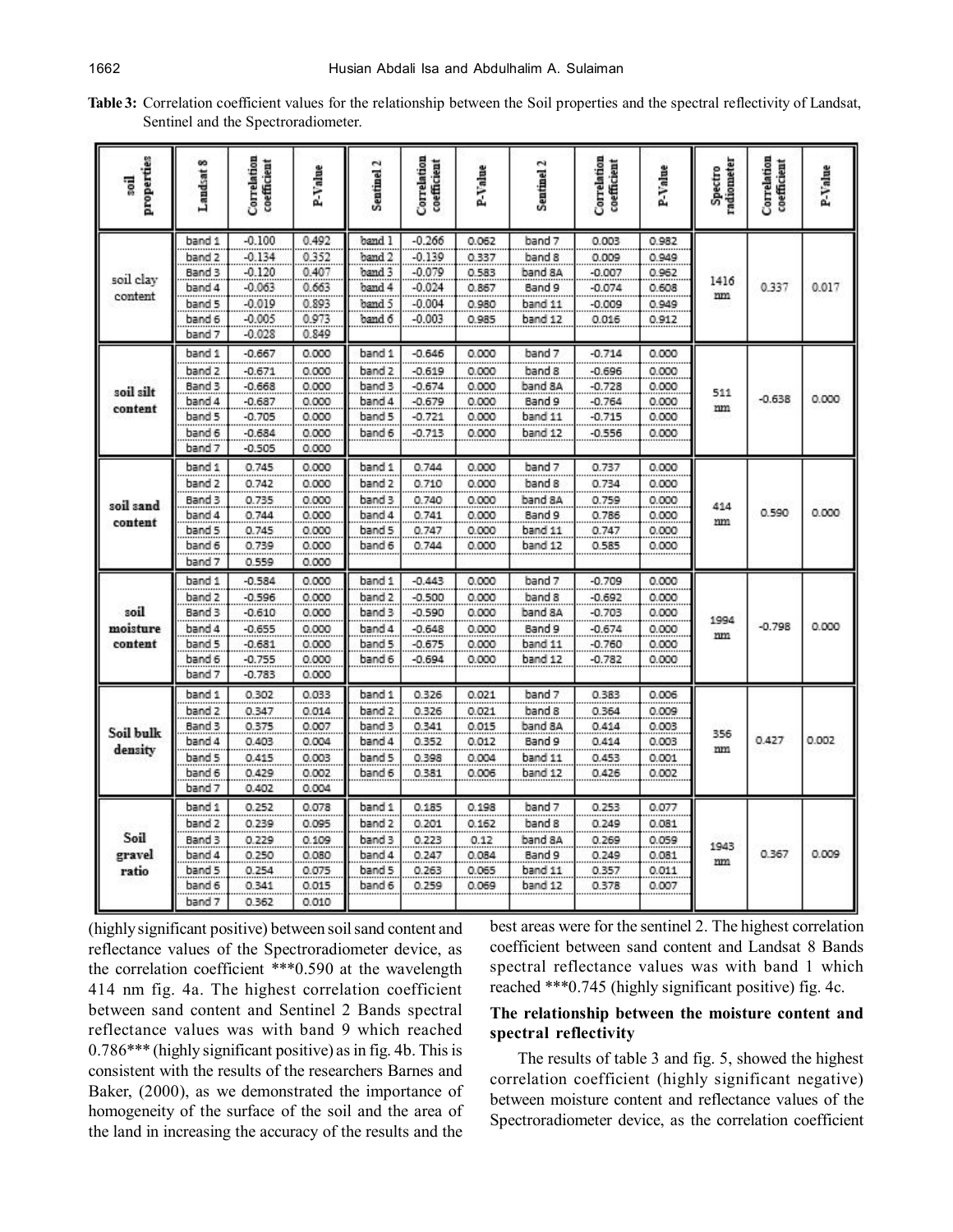

**Fig. 4:** The relationship between sand content and spectral reflectivity: (a) For Spectroradiometer with a wavelength of 414 nm, (b) For Sentinel band (c) For Landsat band 1.



**Fig. 5:** The relationship between moisture and spectral reflectivity: (a) For Spectroradiometer with a wavelength of 1994 nm, (b) For Sentinel band 12, (c) For Landsat band 7.

\*\*\*0.798- at the wavelength 1994 nm fig. 5a. The highest correlation coefficient between moisture content and Sentinel 2 Bands spectral reflectance values was with band 12 which reached -0.782\*\*\* (highly significant negative) as in fig. 5b. The highest correlation coefficient (highly significant negative) between moisture content and Landsat 8 Bands spectral reflectance values was with band 7 which reached -0.783\*\*\* (highly significant negative) fig. 5c. All of this is consistent with what was mentioned in Drury, (1997) which showed that the electromagnetic radiation reaching the earth and when there is water, most of them are absorbed and a few of them are reflected back into the atmosphere. This is consistent with Wheib, (2013), which showed that reflexivity decreases with increasing wavelengths of incident rays, *i.e*. increased absorption, all this is consistent with the results obtained, as it was the highest absorbance in the high wavelength to the limits of 1994 nm with a Spectroradiometer table 3. The results are also consistent with Mulders (1987) as watercontaining soils show the first absorption areas at 1400 nm and the second at 1900 nm (short infrared wavelength) and the sharpness of the decrease in these two areas reflects the amount of water in the soil.

# **The relationship between the Soil bulk density and spectral reflectivity**

The results of table 3 and fig. 6, showed the highest correlation coefficient (highly significant positive) between Soil bulk density and reflectance values of the Spectroradiometer device, as the correlation coefficient \*\*0.427 at the wavelength 356 nm fig. 6a. The highest correlation coefficient between Soil bulk density and Sentinel 2 Bands spectral reflectance values was with band 11 which reached 0.453\*\*\* (highly significant positive) as in fig. 6b. The highest correlation coefficient between Soil bulk density and Landsat 8 Bands spectral reflectance values was with band 6 which reached \*\*0.429 fig. 6c. It should be noted that the sentinel 2 gave the highest correlation coefficient with the bulk density of the soil, as the bulk density of the soil is affected by several factors, the most important of which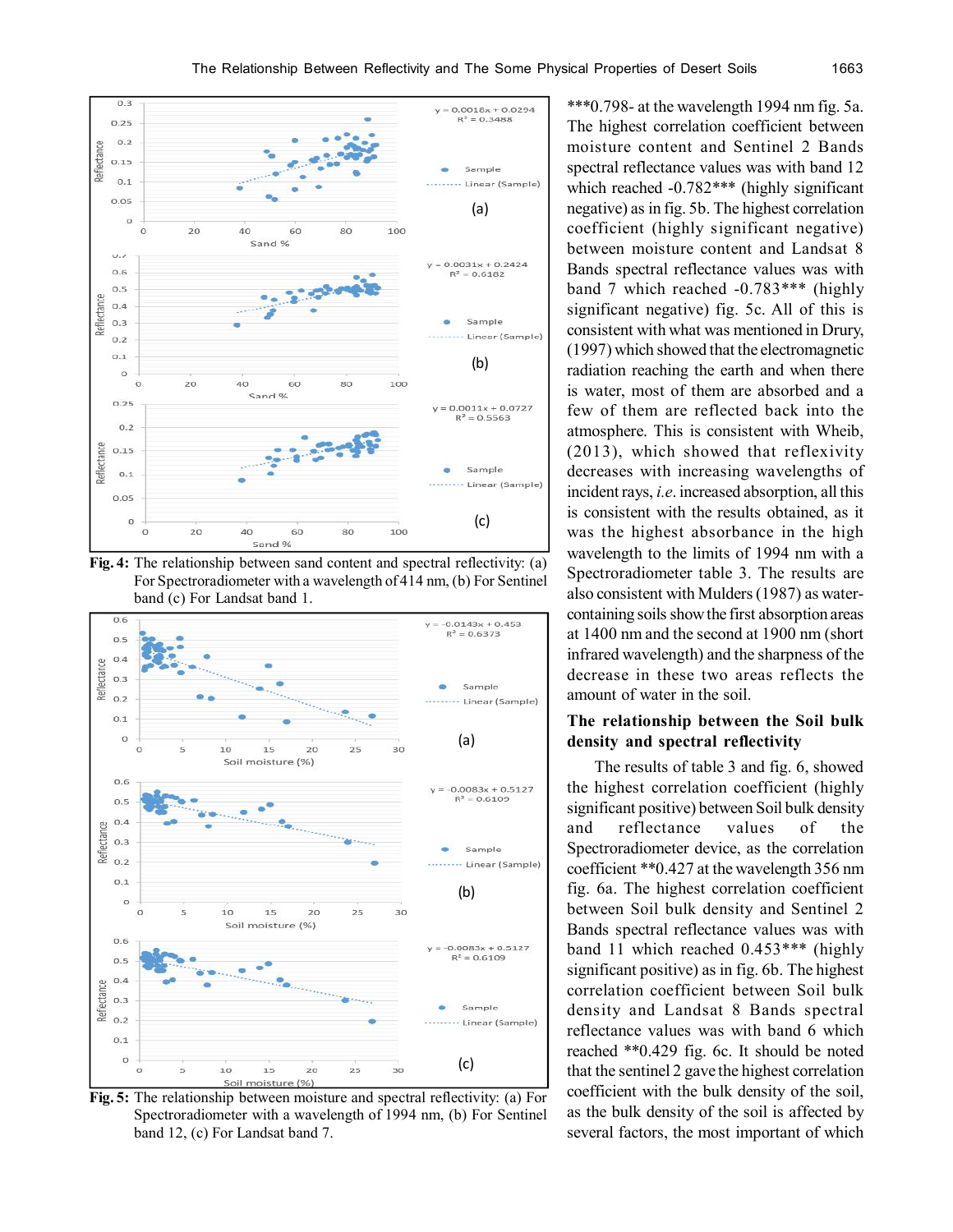

**Fig. 6:** The relationship between bulk density and spectral reflectivity: (a) For Spectroradiometer with a wavelength of 356 nm, (b) For Sentinel band 11, (c) For Landsat band 6.



**Fig. 7:** The relationship between gravel ratio and spectral reflectivity: (a) For Spectroradiometer with a wavelength of 1943 nm, (b) For Sentinel band 12. (c) For Landsat band 7.

is the soil texture (Aoda and Mahdi, 2017), thus, the accuracy of the spatial precision of the sentinel 2 and its effect on soil texture has given the highest degree of correlation. The results are also consistent with Barnes and Baker, (2000). The positive relationship of bulk density with reflectance may be due to the very low content of organic matter in the soil of the study area, as the relationship between organic matter and spectral reflectance is negative, but due to the decrease in the content of organic matter, the influence of soil texture on the correlation relationship has become positive and this is consistent with (Dawood *et al.*, 2017).

## **The relationship between gravel ratio and spectral reflectivity**

The results of table 3 and fig. 7, showed the highest correlation coefficient (highly significant positive) between gravel ratio and reflectance values of the Spectroradio meter device, as the correlation coefficient \*\*0.369 at the wavelength 1943 nm fig. 7a. The highest correlation coefficient between gravel ratio and Sentinel 2 Bands spectral reflectance values was with band 12 which reached 0.378\*\* (highly significant positive) as in fig. 7b. The highest correlation coefficient between gravel ratio and Landsat 8 Bands spectral reflectance values was with band 7 which reached \*\*0.362 (highly significant positive) fig. 7c.

#### **Conclusions**

The most important conclusions reached by this study can be summarized as follows:

- 1. Sentinel 2 was the most accurate and significant in giving the highest correlation coefficient between spectral reflectivity and most physical soil properties (silt content, sand content, moisture content, bulk density, gravel ratio).
- 2. Spectroradiometer was the most accurate and most important in giving the highest correlation coefficient between spectral reflection and two properties of studied physical properties of soil (clay content, moisture content).
- 3. The European satellite images Sentinel 2 gave high flexibility in choosing the appropriate image in terms of history and